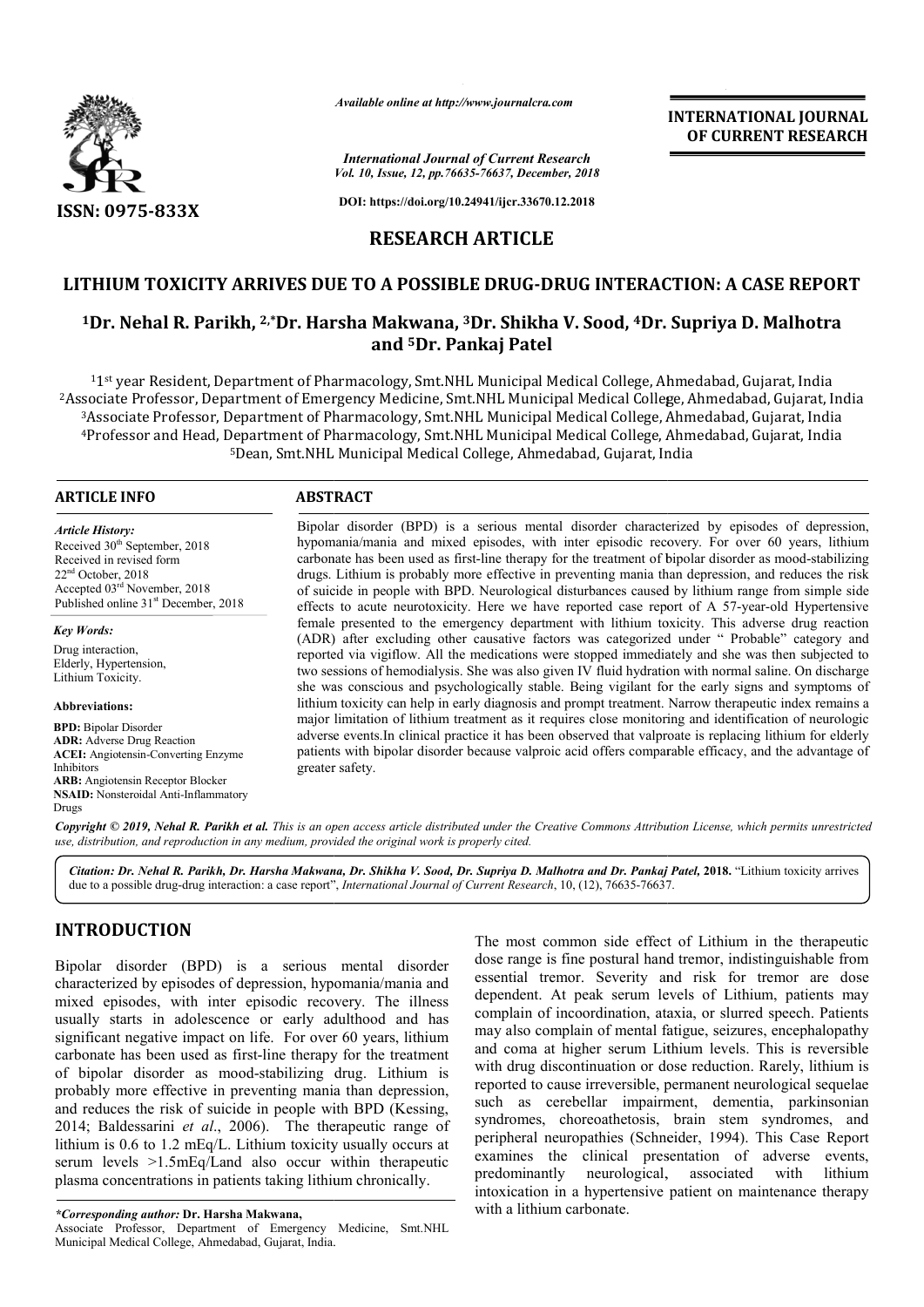**Table 1. Grading wise treatment of Lithium toxicity**

| Grade | S. lithium mEq/L | Clinical Features                                                                | Treatment                                           |
|-------|------------------|----------------------------------------------------------------------------------|-----------------------------------------------------|
|       | $1.5 - 2.5$      | Nausea, Vomiting, Tremor, Hyperreflexia, Ataxia, Agitation,<br>Muscular Weakness | <b>Hydration Kayexalate</b><br>(Sodium Polystyrene) |
|       | $2.5 - 3.5$      | Hypotension, Stupor Rigidity, Hypertonia                                         | As above $+/-$ dialysis                             |
|       | >3.5             | Coma, Seizures, Myoclonus, Collapse                                              | Hemodialysis                                        |

**Case History:** A 57-year-old female presented to the emergency department with c/o giddiness followed by altered sensorium. It was associated with salivation, uncontrollable micturition (history of voiding in clothes), inability to walk and speak since 7days. Before 7days she was relatively asymptomatic. Then she developed above symptoms which worsened gradually so was brought to our hospital. Two hours after her admission her relatives informed that she had ingested 2 extra tablets of lithium for two consecutive days before her symptoms started (total 1600mg/day for 2 days). She was a known case of Bipolar disorder and Hypertension since 20years.She was on treatment of Lithium carbonate (400mg) one tablet twice daily and Telmisartan +Hydrochlorothiazide (40+12.5mg) once daily. She had a history of two episodes of mania in the past. After lithium was started she achieved remission within 5- 6 months. She has been on treatment with lithium carbonate 800 mg/day for the last 20 years. On examination she was semi-conscious, disoriented, had hand tremors, ataxic gait and was not responding to verbal commands. On admission her vitals and random blood sugar were normal. Her CT brain was normal. On routine investigation her blood urea level was 66mg/dl (Normal level: 7to 20mg/dl) and creatinine level was 1.77 mg/dl (Normal level: 0.6 to 1.2 mg/dl). Considering this higher value nephrology reference was done. Primary impression of? Lithium toxicity /impending Acute Renal Failure was made. Serum lithium level monitoring was advised. Hydration of patient with normal saline 150ml/hr daily was also advised.

Her serum lithium level was found to be 3.51mmol/L (Normal level: 0.6 to 1.2 mEq/L) hence all the medications were stopped immediately and she was then subjected to two sessions of hemodialysis (one dialysis over 8hours on alternate days). She was continued with IV fluid hydration with normal saline 80ml/hr daily. On day 6, her laboratory tests showed serum lithium 1.20mmol/L, creatinine 0.96 mg/dl, blood urea 22 mg/dl. Gradually she improved, and regained consciousness and started following verbal commands. During her management psychiatric reference was advised. She took discharge against medical advice. The causality assessment was done using the Naranjo ADR probability scale. This adverse drug reaction (ADR) after excluding other causative factors categorized under " Probable " category and reported via vigiflowto the National coordinating centrePvPI for ADR monitoring with reference ID: 2018-51438 (Naranjo *et al*., 1981)

## **DISCUSSION**

Lithium carbonate, most commonly used for the treatment of bipolar disorder, is administered orally. It is completely and rapidly absorbed from the gastrointestinal tract and largely dependent on renal function for elimination (Porto *et al*., 2009). As a result of the narrow therapeutic index, lithium levels are routinely monitored. The therapeutic range of lithium is 0.6 to1.2 mEq/L, with toxicity observed at levels of  $>1.5$  mEq/L.

Management of lithium toxicity in our center is done as mentioned in Table 1 (Baird-Gunning *et al*., 2016). Cerebellar symptoms are the most common presentation of lithium toxicity and occur at significantly less serum lithium levels. Cerebellar symptoms at therapeutic serum lithium levels have been also been reported as features of toxicity. Some case reports in older subjects indicate that lithium toxicity can occur at mildly raised blood levels also i.e.(0.5–0.8 mEq/L) (Price, 1994). Lithium overdose was clearly responsible for lithium toxicity in this patient. Long-lasting neurological sequelae preceded acute lithium poisoning. Possible risk factors predisposing to high serum levels include concomitant use of other drugs (e.g., Thiazide diuretics, Angiotensin-converting enzyme (ACE) inhibitors, Angiotensin receptor blocker(ARBs) and nonsteroidal anti-inflammatory drugs (NSAIDs), antipsychotics, tricyclic antidepressants, and anticonvulsants), and coexistent illness, such as hypertension, renal failure, heart failure, acute gastroenteritis, and epilepsy. This patient has been taking both lithium and hydrochlorothiazide for the last 20 years. The drug interaction between hydrochlorothiazide and lithium is well known. Hydrochlorothiazide reduces the clearance of lithium and this may be one of the factors which added to lithium toxicity in this patient. Another drug interaction which is likely in this patient is that between lithium and telmisartan; the mechanism for this drug interaction is not clear but is also related to a reduction of clearance of lithium (Ma, 2012). Elderly patients usually have physical and neurological comorbidities, chronic illnesses, incomplete therapeutic response. They are more sensitive to side effects and toxicity of frequently prescribed psychotropic drugs such as benzodiazepines, antidepressants, antipsychotics and Lithium. These can provoke serious adverse drug reactions (Zarse et al., 2011). Renal function also declines with aging, mainly due to sclerotic changes in the glomeruli. Mood stabilizer treatment is associated with acute neurotoxicity manifested as tremors (e.g. fine tremor to coarse tremor), frequent urination, and thirst, slurred speech, dysarthria, ataxia and in long-term adverse events like seizures, encephalopathy and coma occurs. Narrow therapeutic index remains a major limitation of lithium treatment as it requires close monitoring and identification of neurologic adverse events. In clinical practice it has been observed that valproate is replacing lithium for elderly patients with bipolar disorder because valproic acid offers comparable efficacy, and the advantage of greater safety (Baldessarini *et al*., 1999).

#### **Conclusion**

Clinicians need to be aware of the possibility of persistent neurologic sequelae that may follow acute lithium toxicity. Being vigilant for the early signs and symptoms of lithium toxicity can help in early diagnosis and prompt treatment.Patient education about adverse events remains an important issue of lithium treatment, which also improves patient compliance. Selection of newer mood stabilizers should be based both on efficacy and safety according to risk and benefit.